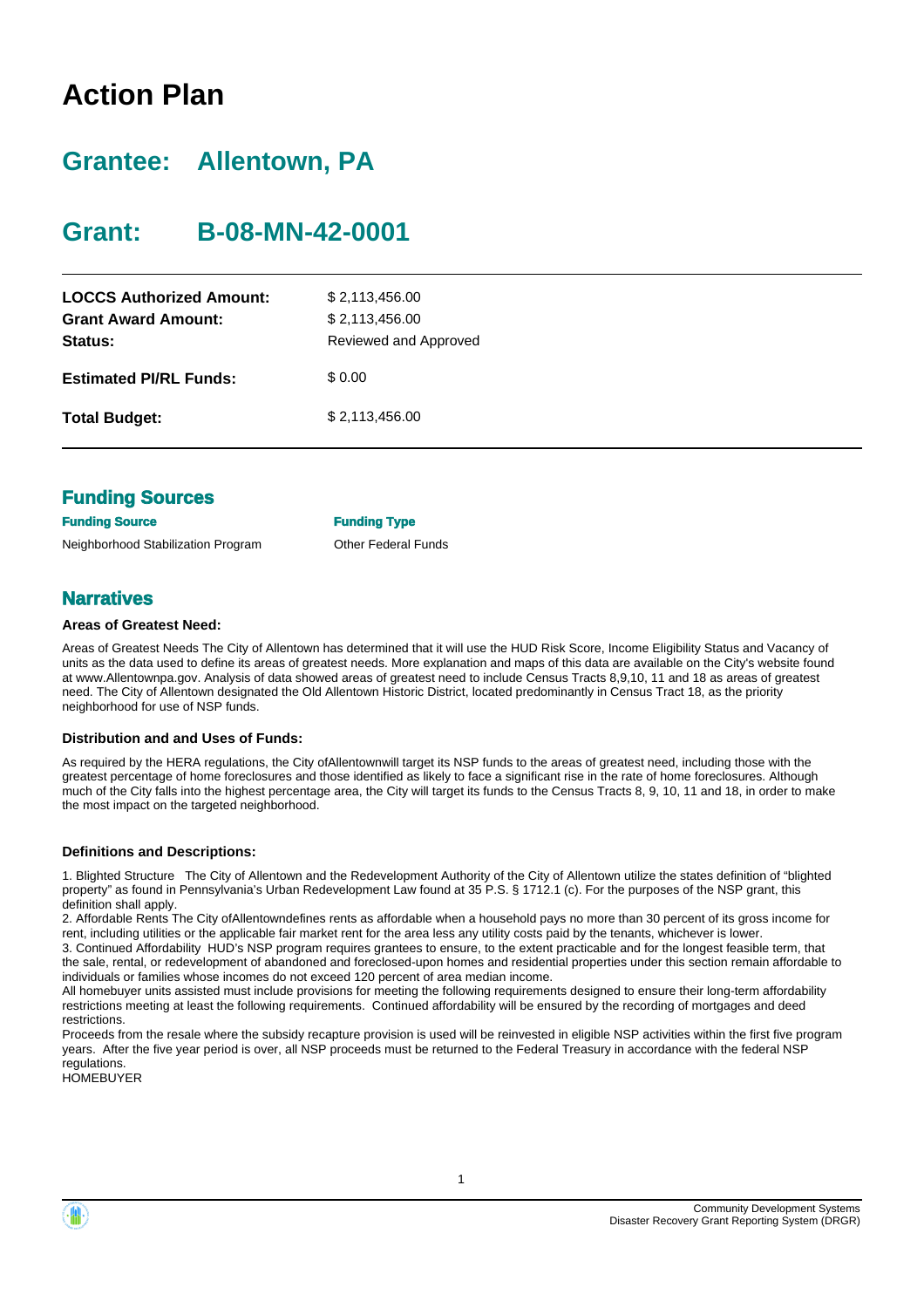SUBSIDY AMOUNT, MINIMUM AFFORDABILITY PERIOD, MINIMUM RESTRICTIONS <\$15,000 5 Years Subsidy recapture, 20% forgiveness/year \$15,000-\$40,000 10 Years Subsidy recapture, 10% forgiveness/year >\$40,000 15 Years

Subsidy recapture, 6.66% forgiveness/year

4. Housing Rehabilitation Standards The City ofAllentown's Rehabilitation Standards are contained within the City ofAllentown's Property Rehabilitation and Maintenance Code, most recently updated and approved by Allentown City Council in May, 2008. These standards can be found on the City's website,www.allentownpa.govunder the codified ordinances section of the government dropdown.

5. Abandoned Property According to the HERA, a home is abandoned when mortgage or tax foreclosure proceedings have been initiated for that property, no mortgage or tax payments have been made by the property owner for at least 90 days and the property has been vacant for at least 90 days

6. Foreclosed Property According to the HERA, a property "has been foreclosed upon" at the point that, under state or local law, the mortgage or tax foreclosures is complete. HUD generally will not consider a foreclosure to be complete until after the title for the property has been transferred from the former homeowner under some type of foreclosure proceeding or transfer in lieu of foreclosure, in accordance with state or local law.

#### **Low Income Targeting:**

The City of Allentown will make available at least 25 percent (\$528,364) of its total NSP award of \$2,113,456 for housing for individuals and families whose incomes do not exceed 50 percent of the Area Median Income. It is anticipated that these funds will be used for homeownership units. Homes acquired, rehabilitated and resold to households within this income group will be counted as satisfying this requirement.

#### **Acquisition and Relocation:**

No relocation is planned since all properties acquired will be vacant. The City ofAllentownmay acquire properties which were originally built as single family dwellings but later converted to multi-unit buildings, and ultimately convert them back to single family affordable homeownership dwellings.

It is anticipated that 20 units may be lost

The City of Allentown intends to mitigate this loss by making nine owner occupied houses (units) available to low, moderate and middle income households, whose income does not to exceed 120 percent of AMI.

In addition, the City ofAllentown anticipates making four owner-occupied houses (units) available to low income households whose incomes do not exceed 50 percent of AMI.

#### **Public Comment:**

The City ofAllentown's Neighborhood Stabilization Plan was posted on the City's Website on November 11, 2008. A display advertisement was printed in the local section ofThe Morning Callnewspaper on November 12, 2008 (see attached ad). Public hearings were held to receive comments on the plan on Wednesday, November 19, 2008 at 10:00 A.M. and 4:00 P.M. No one attended the hearings. One person requested a copy of the plan be sent and the City ofAllentownreceived no comments on the plan.

The plan was submitted to HUD on December 1, 2008.

### **Project Summary**

| <b>Project#</b> | <b>Project Title</b>   | <b>Grantee Activity #</b> | <b>Activity Title</b>      |
|-----------------|------------------------|---------------------------|----------------------------|
|                 | <b>NSP Acquisition</b> | $B-1$                     | NSP Acquisition, etc. LMMI |
|                 |                        | $B-2$                     | NSP Acquisition-LM         |
| 2               | Rehabilitation-LH      | 2B                        | <b>Rehabilitation LMMI</b> |

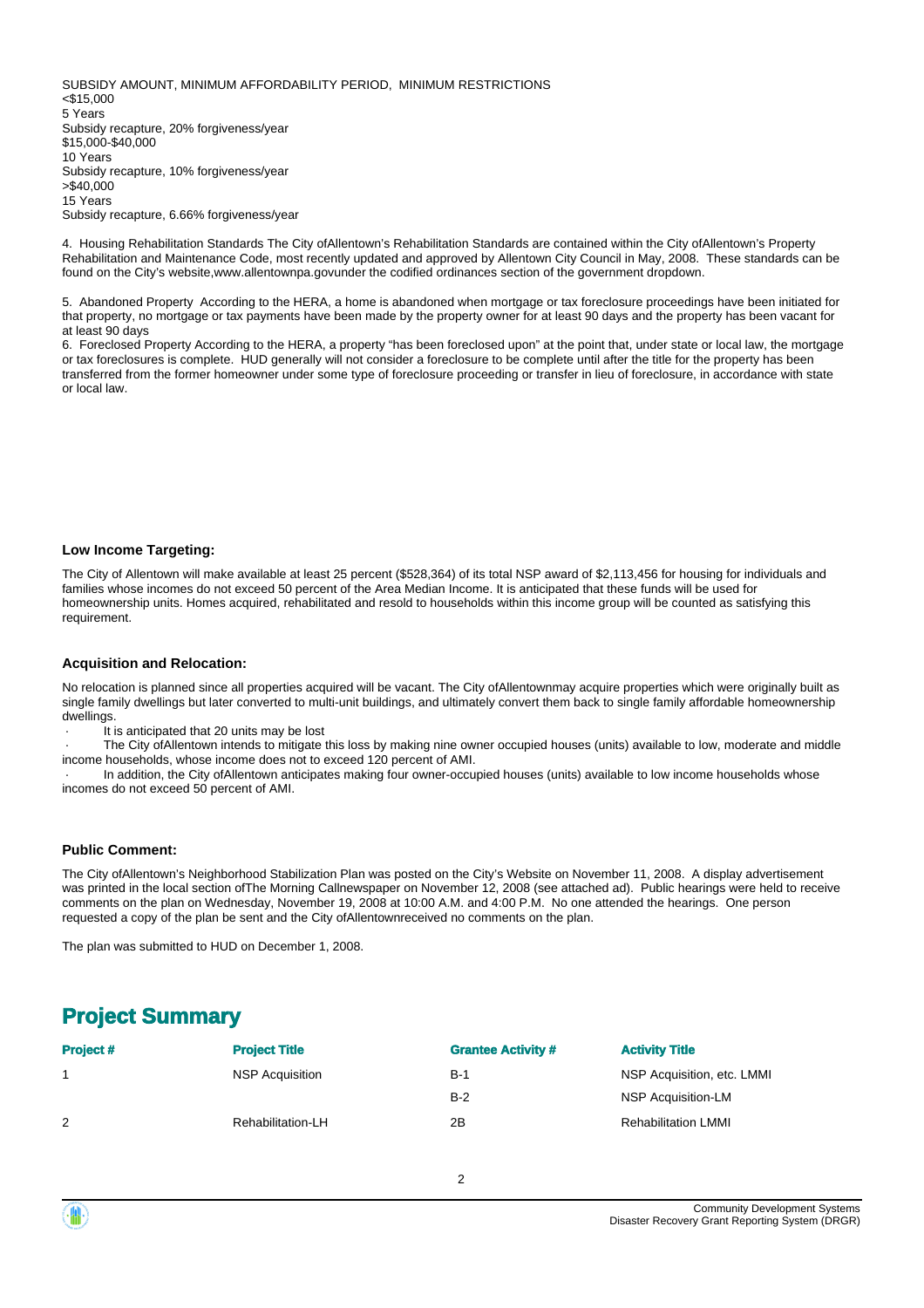|       |                           | $B-3$                         | <b>NSP Rehabilitation</b>  |
|-------|---------------------------|-------------------------------|----------------------------|
| 3     | Administration            | $B-4$                         | Administration             |
|       |                           | $B-5$                         | <b>RACA Administration</b> |
| 4     | <b>Demolition</b>         | 700-01-7406-0001              | <b>NSP Demolition</b>      |
| 9999  | <b>Restricted Balance</b> | No activities in this project |                            |
| $B-6$ | Activity E                | $B-6$                         | Activity E                 |

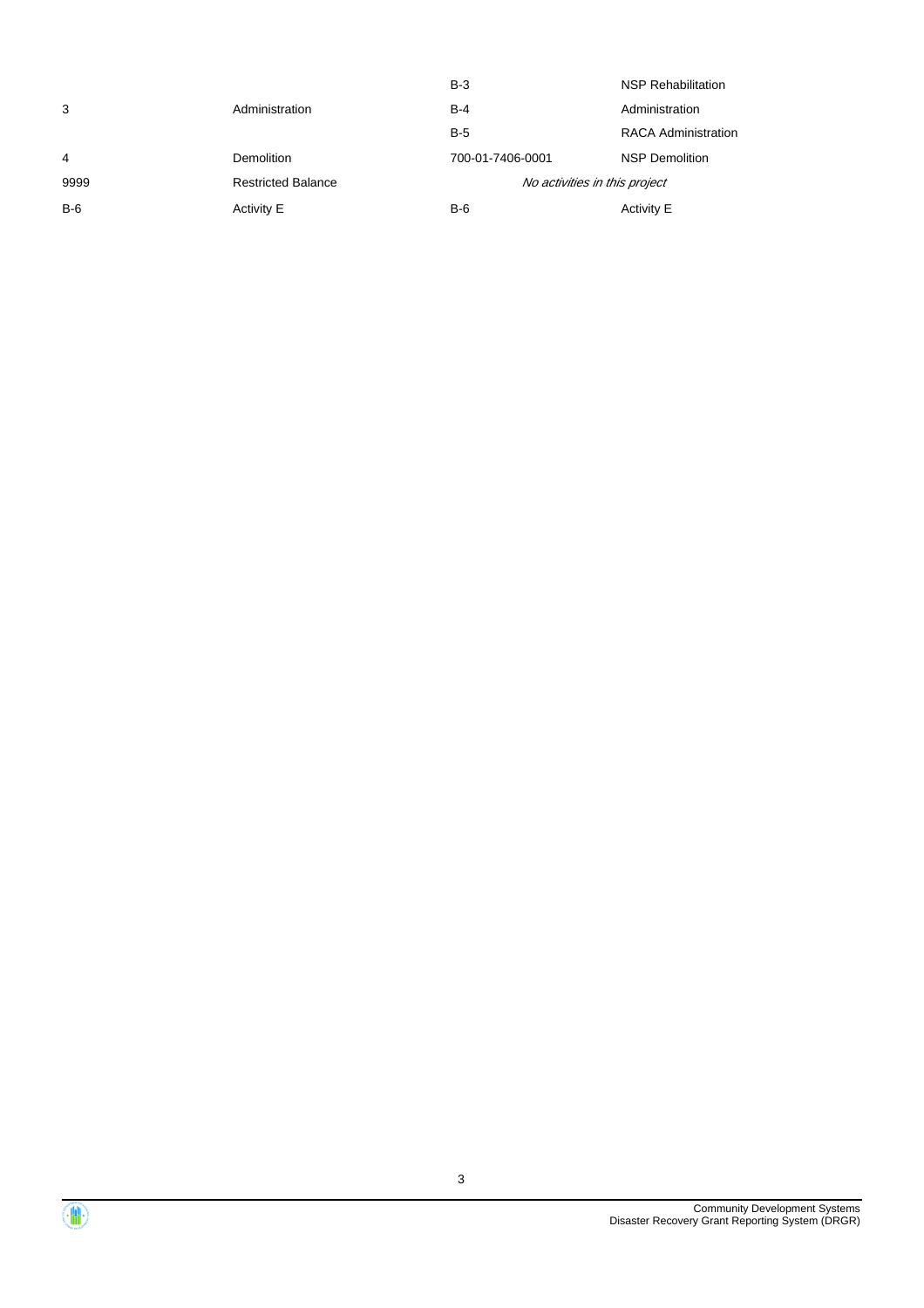### **Activities**

### **Project # / 1 / NSP Acquisition**

| <b>Grantee Activity Number:</b><br><b>Activity Title:</b>    | $B-1$<br><b>NSP Acquisition, etc. LMMI</b> |                                         |            |              |          |
|--------------------------------------------------------------|--------------------------------------------|-----------------------------------------|------------|--------------|----------|
| <b>Activity Type:</b>                                        |                                            | <b>Activity Status:</b>                 |            |              |          |
| Acquisition - general                                        |                                            | Under Way                               |            |              |          |
| <b>Project Number:</b>                                       |                                            | <b>Project Title:</b>                   |            |              |          |
| 1                                                            |                                            | <b>NSP Acquisition</b>                  |            |              |          |
| <b>Projected Start Date:</b>                                 |                                            | <b>Projected End Date:</b>              |            |              |          |
| 05/01/2009                                                   |                                            | 12/31/2018                              |            |              |          |
| <b>Project Draw Block by HUD:</b><br>Not Blocked             |                                            | <b>Project Draw Block Date by HUD:</b>  |            |              |          |
| <b>Activity Draw Block by HUD:</b>                           |                                            | <b>Activity Draw Block Date by HUD:</b> |            |              |          |
| Not Blocked                                                  |                                            |                                         |            |              |          |
| <b>Block Drawdown By Grantee:</b>                            |                                            | <b>Total Budget:</b>                    |            | \$904,307.85 |          |
| Not Blocked                                                  |                                            | <b>Most Impacted and</b>                |            |              |          |
| <b>National Objective:</b>                                   |                                            | <b>Distressed Budget:</b>               |            | \$0.00       |          |
| LMMI: Low, Moderate and Middle Income National Objective for |                                            | <b>Other Funds:</b>                     |            | \$0.00       |          |
| NSP Only                                                     |                                            | <b>Total Funds:</b>                     |            | \$904,307.85 |          |
| <b>Benefit Report Type:</b><br>Direct (Households)           |                                            |                                         |            |              |          |
| <b>Proposed Beneficiaries</b>                                | <b>Total</b>                               | Low                                     | <b>Mod</b> |              | Low/Mod% |
| # of Households                                              | 9                                          |                                         | 9          |              | 100.00   |
| <b>Proposed Accomplishments</b>                              |                                            | <b>Total</b>                            |            |              |          |

**# of Properties** 9

No

**Activity is being carried out by**

**Activity is being carried out through:**

#### **Organization carrying out Activity:**

Redevelopment Authority of the City of Allentown

#### **Proposed budgets for organizations carrying out Activity:**

| <b>Responsible Organization</b>                  | <b>Organization Type</b> | <b>Proposed Budget</b> |
|--------------------------------------------------|--------------------------|------------------------|
| Redevelopment Authority of the City of Allentown | Unknown                  | \$904.307.85           |

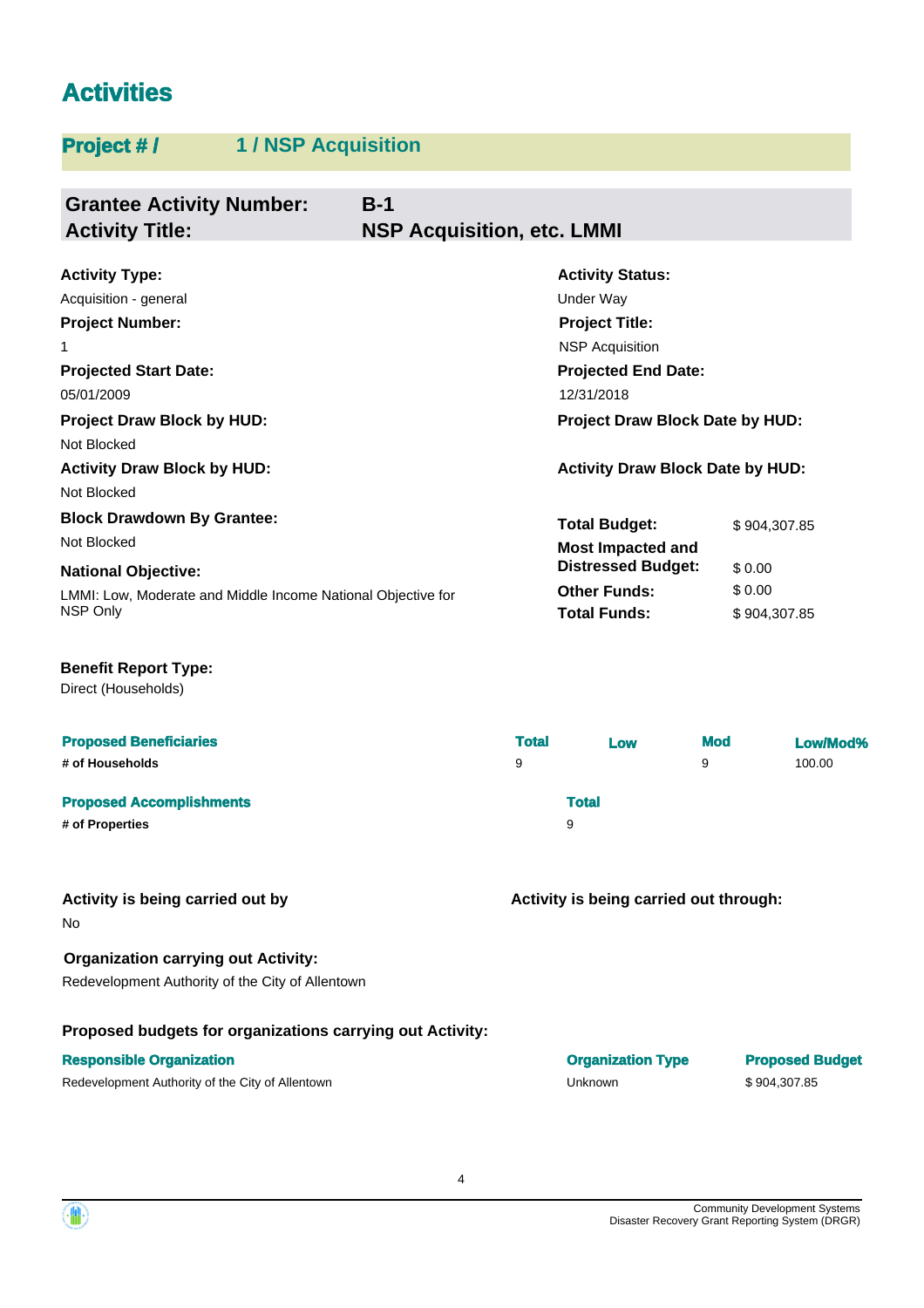#### **Location Description:**

Properties in the Old Allentown Historic District will have priority for acquisition.

#### **Activity Description:**

Acquisition of vacant/foreclosed/abandoned properties in the Old Allentown Historic District. Using an RFP process, properties will be sold to non-profit or for-profit developers, rehabilitated and ultimately sold to families with incomes between 51-120% of AMI.

#### **Environmental Assessment:**

**Environmental** None



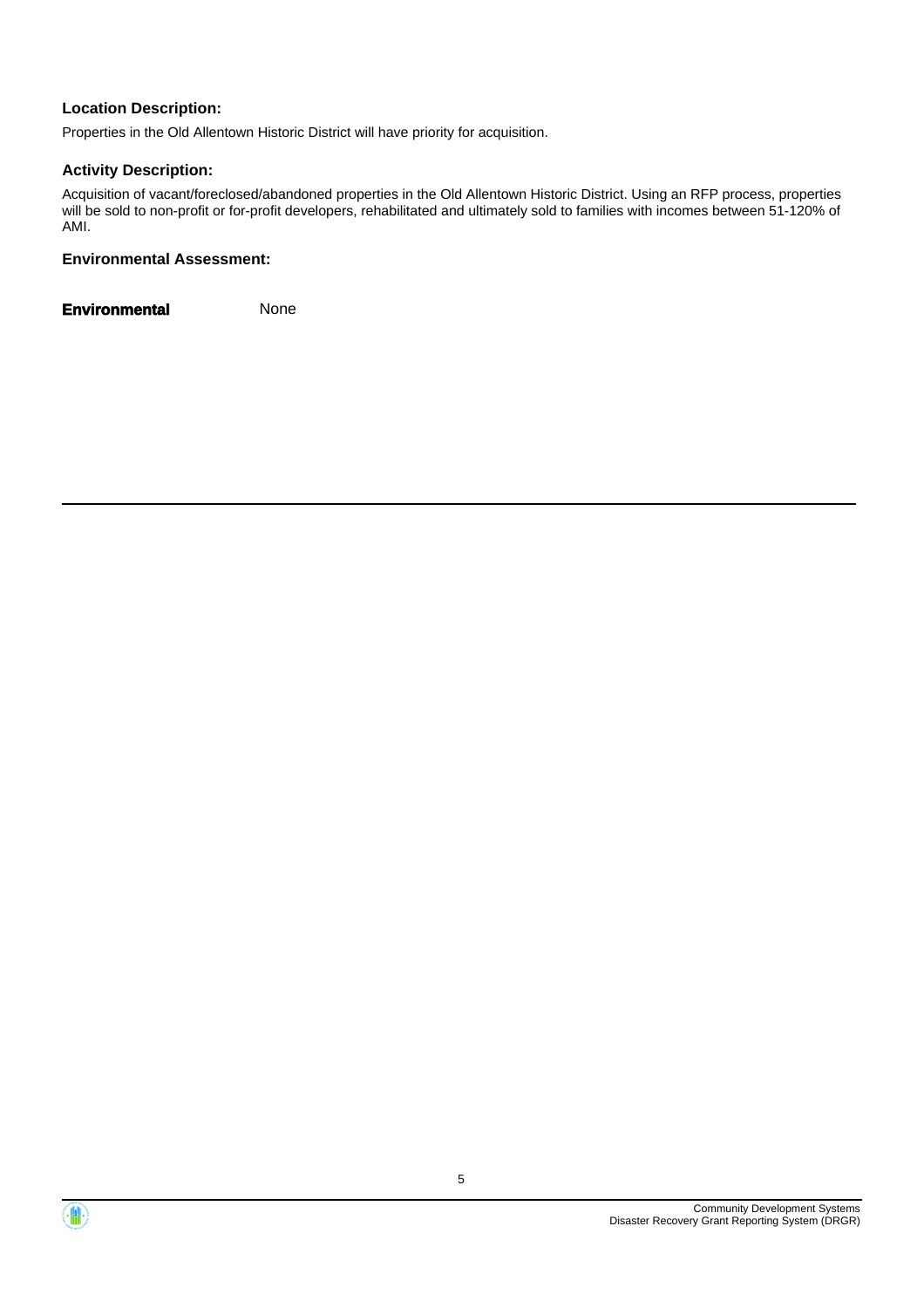**Grantee Activity Number:**

### **Activity Title: NSP Acquisition-LM**

**B-2**

| Under Way                               |                                                                                                           |  |
|-----------------------------------------|-----------------------------------------------------------------------------------------------------------|--|
| <b>Project Title:</b>                   |                                                                                                           |  |
| <b>NSP Acquisition</b>                  |                                                                                                           |  |
|                                         |                                                                                                           |  |
| 12/31/2018                              |                                                                                                           |  |
| <b>Project Draw Block Date by HUD:</b>  |                                                                                                           |  |
|                                         |                                                                                                           |  |
| <b>Activity Draw Block Date by HUD:</b> |                                                                                                           |  |
|                                         |                                                                                                           |  |
|                                         | \$278,900.02                                                                                              |  |
|                                         |                                                                                                           |  |
| <b>Distressed Budget:</b>               | \$0.00                                                                                                    |  |
| <b>Other Funds:</b>                     | \$0.00                                                                                                    |  |
| <b>Total Funds:</b>                     | \$278,900.02                                                                                              |  |
|                                         | <b>Activity Status:</b><br><b>Projected End Date:</b><br><b>Total Budget:</b><br><b>Most Impacted and</b> |  |

#### **Benefit Report Type:**

Area Benefit (Survey)

| <b>Proposed Beneficiaries</b>   | <b>Total</b> |              | Low | <b>Mod</b> | Low/Mod% |
|---------------------------------|--------------|--------------|-----|------------|----------|
| # of Persons                    | 4            |              | 4   |            | 100.00   |
| <b>Proposed Accomplishments</b> |              | <b>Total</b> |     |            |          |
| # of Properties                 |              | 4            |     |            |          |

#### **Activity is being carried out by**

No

#### **Organization carrying out Activity:**

Redevelopment Authority of the City of Allentown

#### **Proposed budgets for organizations carrying out Activity:**

#### **Responsible Organization**

Redevelopment Authority of the City of Allentown

#### **Funding Source Name**

**Neighborhood Stabilization Program** 

| \$308,339.18          |  |
|-----------------------|--|
|                       |  |
| <b>Funding Amount</b> |  |
|                       |  |
|                       |  |

**Activity is being carried out through:**

#### **Location Description:**

The RACA will acquire vacant/abandoned/foreclosed properties located in the Old Allentown Historic District.

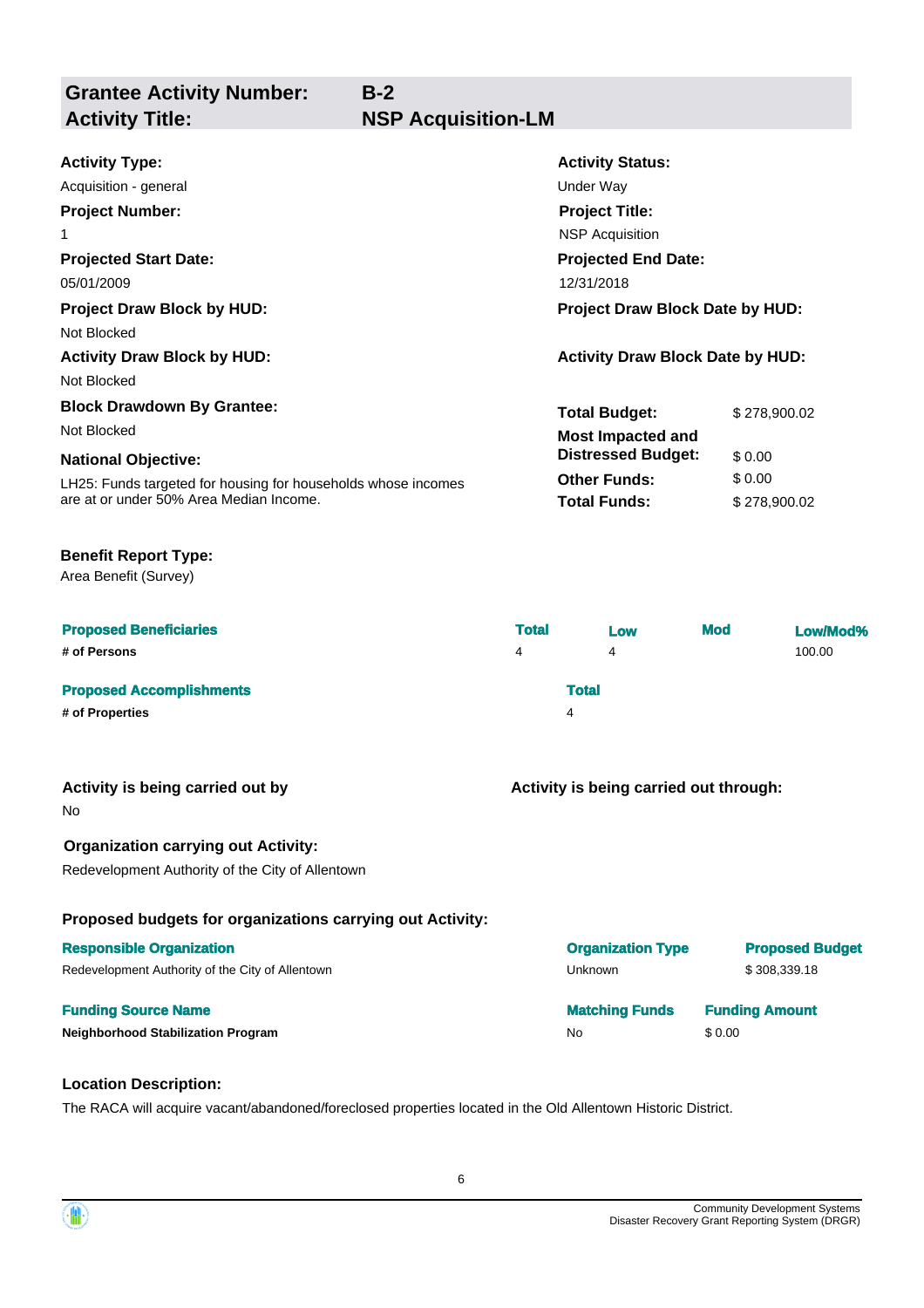#### **Activity Description:**

The RACA will acquire vacant/abandoned/foreclosed properties located in the Old Allentown Historic District. Using an RFP process, properties will be sold to non-profit or for-profit housing developers, rehabilitated and ultimately resold to families with incomes below 50% of AMI.

#### **Environmental Assessment:**

**Environmental** None

### **Project # / 2 / Rehabilitation-LH**

| <b>Grantee Activity Number:</b>                              | 2B                         |                                         |        |
|--------------------------------------------------------------|----------------------------|-----------------------------------------|--------|
| <b>Activity Title:</b>                                       | <b>Rehabilitation LMMI</b> |                                         |        |
|                                                              |                            |                                         |        |
| <b>Activity Type:</b>                                        |                            | <b>Activity Status:</b>                 |        |
| Rehabilitation/reconstruction of residential structures      |                            | <b>Under Way</b>                        |        |
| <b>Project Number:</b>                                       |                            | <b>Project Title:</b>                   |        |
| 2                                                            |                            | Rehabilitation-LH                       |        |
| <b>Projected Start Date:</b>                                 |                            | <b>Projected End Date:</b>              |        |
| 12/01/2012                                                   |                            | 12/31/2018                              |        |
| <b>Project Draw Block by HUD:</b>                            |                            | Project Draw Block Date by HUD:         |        |
| Not Blocked                                                  |                            |                                         |        |
| <b>Activity Draw Block by HUD:</b>                           |                            | <b>Activity Draw Block Date by HUD:</b> |        |
| Not Blocked                                                  |                            |                                         |        |
| <b>Block Drawdown By Grantee:</b>                            |                            | <b>Total Budget:</b>                    | \$0.00 |
| Not Blocked                                                  |                            | <b>Most Impacted and</b>                |        |
| <b>National Objective:</b>                                   |                            | <b>Distressed Budget:</b>               | \$0.00 |
| LMMI: Low, Moderate and Middle Income National Objective for |                            | <b>Other Funds:</b>                     | \$0.00 |
| NSP Only                                                     |                            | <b>Total Funds:</b>                     | \$0.00 |
| <b>Benefit Report Type:</b>                                  |                            |                                         |        |
| Direct (Households)                                          |                            |                                         |        |

| <b>Proposed Beneficiaries</b> | <b>Total</b> | Low | <b>Mod</b> | Low/Mod% |
|-------------------------------|--------------|-----|------------|----------|
| # Renter Households           |              |     |            | 100.00   |
| # Owner Households            |              |     |            | 100.00   |

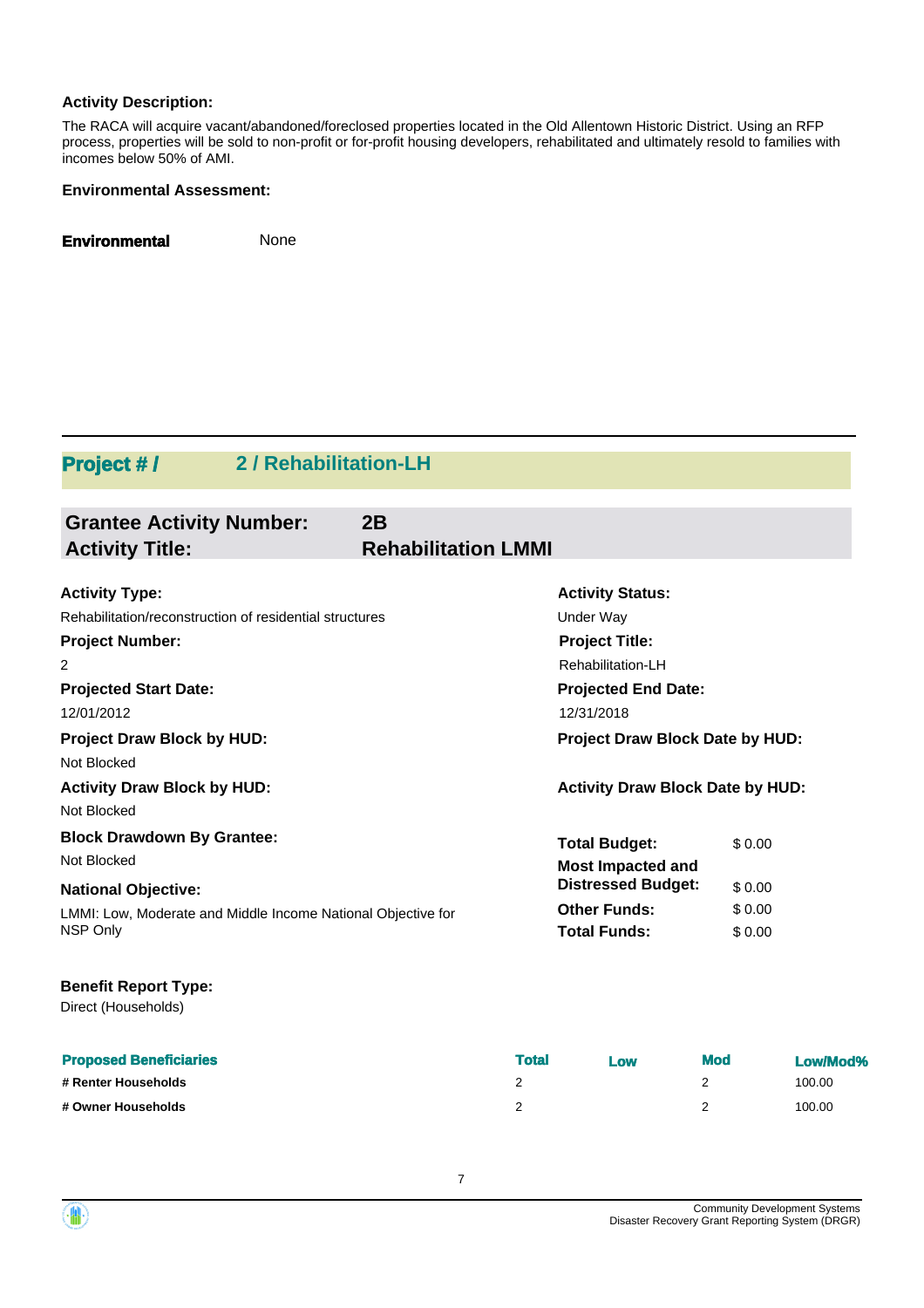| # of Households                 | 4 |              | 4 | 100.00 |
|---------------------------------|---|--------------|---|--------|
| <b>Proposed Accomplishments</b> |   | <b>Total</b> |   |        |
| # of Singlefamily Units         |   | 2            |   |        |
| # of Multifamily Units          |   | 2            |   |        |
| # of Housing Units              |   | 4            |   |        |

#### **Activity is being carried out by**

No

#### **Organization carrying out Activity:**

Redevelopment Authority of the City of Allentown

#### **Proposed budgets for organizations carrying out Activity:**

Redevelopment Authority of the City of Allentown Christian Communication Christian Christian Christian Christian Christian Christian Christian Christian Christian Christian Christian Christian Christian Christian Christian

**Activity is being carried out through:**

**Responsible Organization Organization Type Proposed Budget**

#### **Location Description:**

Rehabilitation of properties located in the NSP neighborhood.

#### **Activity Description:**

Rehabilitation of properties acquired with NSP funds which are located in NSP neighborhood. Two properties are for homeownership by families under 80 percent of median income and one property is for rental by households under 80 percent of median income.

**Environmental Assessment:** UNDERWAY

**Environmental** None

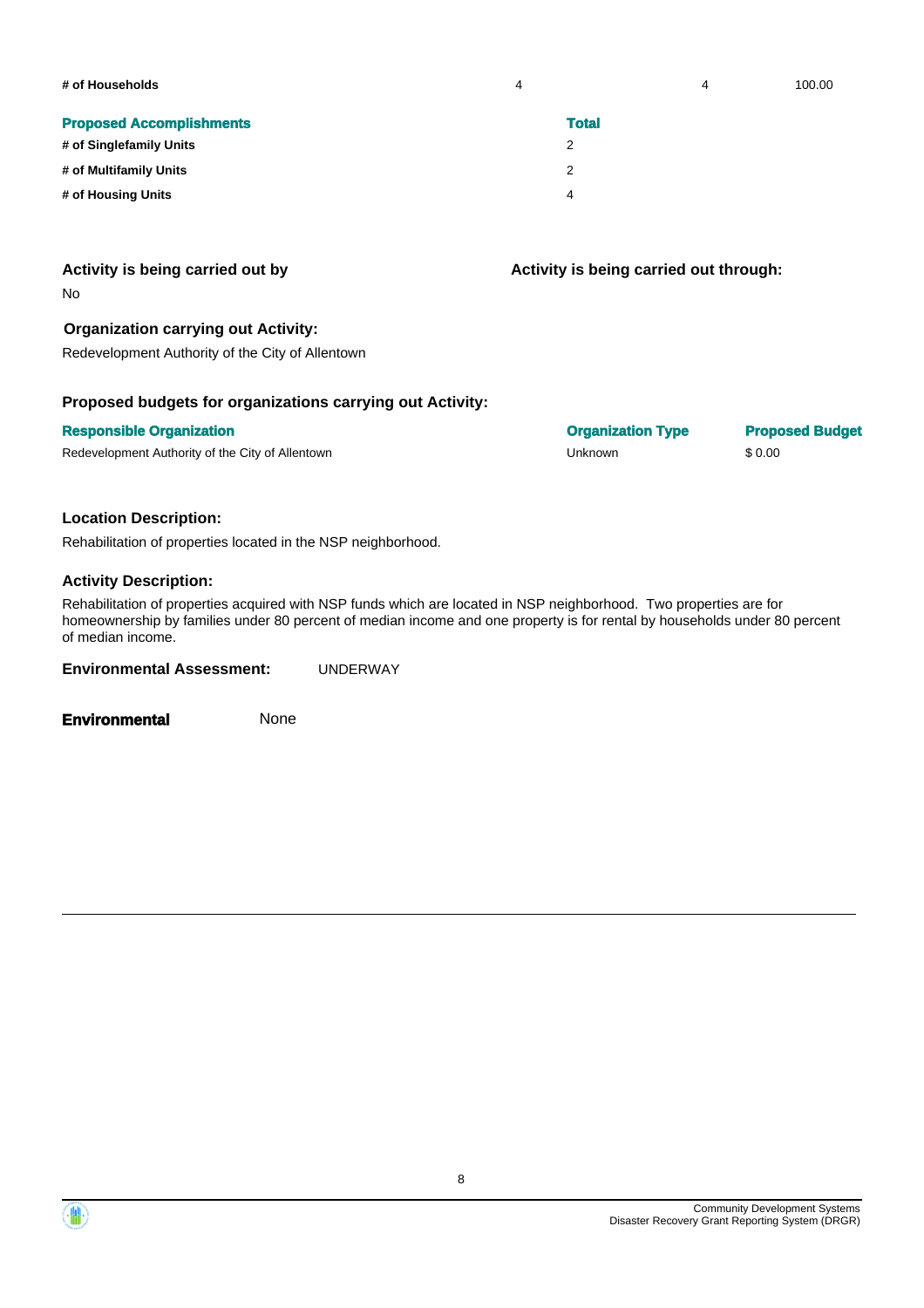**Grantee Activity Number:**

## **Activity Title: NSP Rehabilitation**

**B-3**

| <b>Activity Status:</b>                 |              |  |
|-----------------------------------------|--------------|--|
| Under Way                               |              |  |
| <b>Project Title:</b>                   |              |  |
| Rehabilitation-LH                       |              |  |
| <b>Projected End Date:</b>              |              |  |
| 12/31/2018                              |              |  |
| <b>Project Draw Block Date by HUD:</b>  |              |  |
|                                         |              |  |
| <b>Activity Draw Block Date by HUD:</b> |              |  |
|                                         |              |  |
| <b>Total Budget:</b>                    | \$379,060.25 |  |
| <b>Most Impacted and</b>                |              |  |
| <b>Distressed Budget:</b>               | \$0.00       |  |
| <b>Other Funds:</b>                     | \$0.00       |  |
| <b>Total Funds:</b>                     | \$379,060.25 |  |
|                                         |              |  |
|                                         |              |  |

### **Benefit Report Type:**

Direct (Households)

| <b>Proposed Beneficiaries</b><br># of Households      | <b>Total</b><br>4 |              | Low<br>4 | <b>Mod</b> | Low/Mod%<br>100.00 |
|-------------------------------------------------------|-------------------|--------------|----------|------------|--------------------|
| <b>Proposed Accomplishments</b><br># of Housing Units |                   | <b>Total</b> |          |            |                    |
| # ELI Households (0-30% AMI)                          |                   |              |          |            |                    |
| # of Properties                                       |                   | 4            |          |            |                    |

No

#### **Organization carrying out Activity:**

Redevelopment Authority of the City of Allentown

#### **Proposed budgets for organizations carrying out Activity:**

#### **Responsible Organization**

Redevelopment Authority of the City of Allentown

#### **Funding Source Name**

**Neighborhood Stabilization Program** 

### **Activity is being carried out through:**

| <b>Organization Type</b> | <b>Proposed Budget</b> |
|--------------------------|------------------------|
| Unknown                  | \$194,863.97           |
| <b>Matching Funds</b>    | <b>Funding Amount</b>  |
| No                       | \$0.00                 |

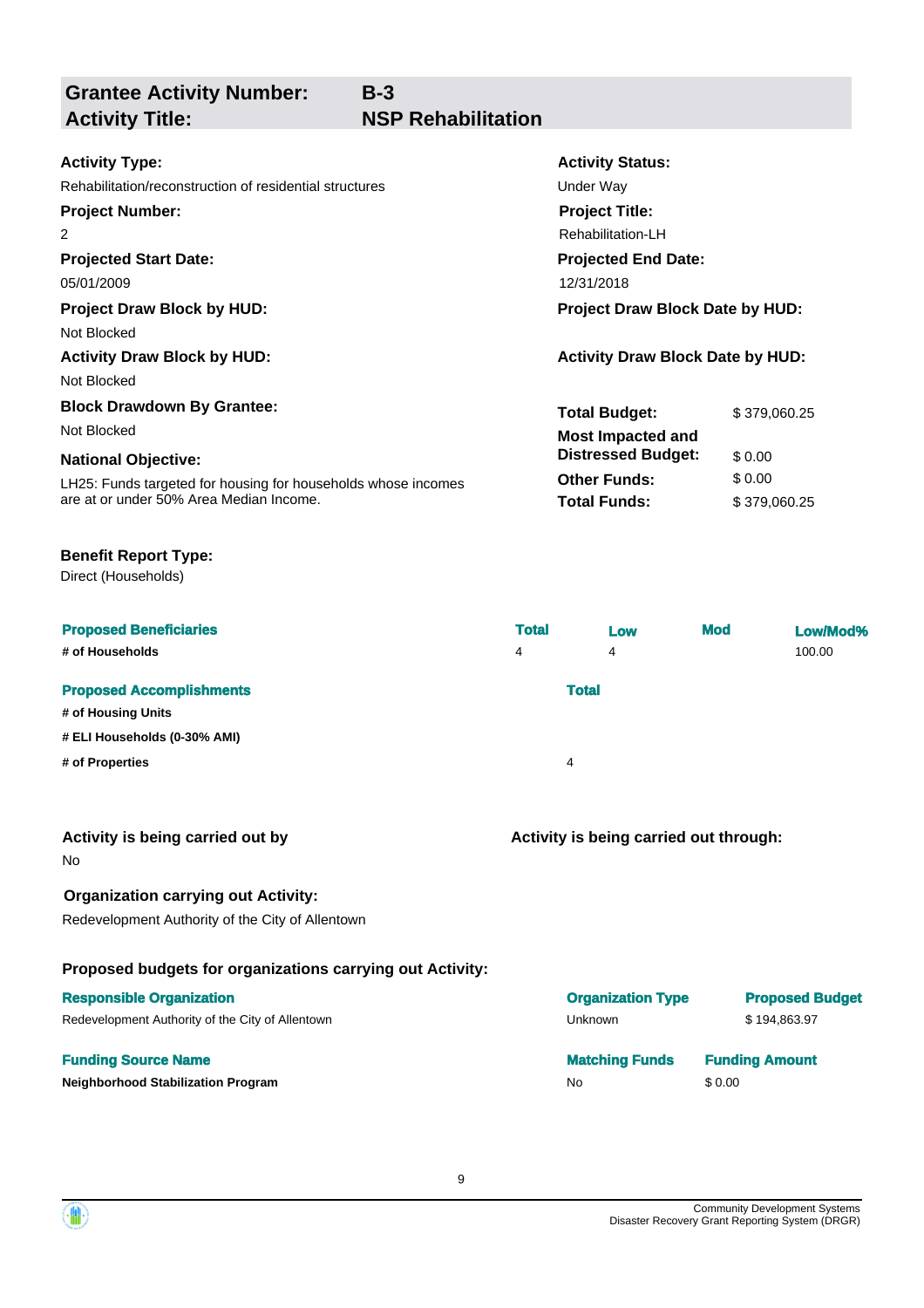#### **Location Description:**

Old Allentown Historic District

### **Activity Description:**

The RACA will oversee the rehabilitation of properties acquired with NSP funds, to be sold to families with incomes below 50% AMI. Another non-profit may ultimately purchase the properties and oversee the rehabilation.

**Environmental** None

### **Project # / 3 / Administration**

| <b>Grantee Activity Number:</b><br><b>Activity Title:</b>     | $B-4$<br><b>Administration</b>          |                                        |  |
|---------------------------------------------------------------|-----------------------------------------|----------------------------------------|--|
| <b>Activity Type:</b>                                         | <b>Activity Status:</b>                 |                                        |  |
| Administration                                                | Under Way                               |                                        |  |
| <b>Project Number:</b>                                        | <b>Project Title:</b>                   |                                        |  |
| 3                                                             | Administration                          |                                        |  |
| <b>Projected Start Date:</b>                                  | <b>Projected End Date:</b>              |                                        |  |
| 05/01/2009                                                    | 12/31/2018                              |                                        |  |
| <b>Project Draw Block by HUD:</b>                             |                                         | <b>Project Draw Block Date by HUD:</b> |  |
| Not Blocked                                                   |                                         |                                        |  |
| <b>Activity Draw Block by HUD:</b>                            | <b>Activity Draw Block Date by HUD:</b> |                                        |  |
| Not Blocked                                                   |                                         |                                        |  |
| <b>Block Drawdown By Grantee:</b>                             | <b>Total Budget:</b>                    | \$111,346.00                           |  |
| Not Blocked                                                   | <b>Most Impacted and</b>                |                                        |  |
| <b>National Objective:</b>                                    | <b>Distressed Budget:</b>               | \$0.00                                 |  |
| Not Applicable - (for Planning/Administration or Unprogrammed | <b>Other Funds:</b>                     | \$0.00                                 |  |
| Funds only)                                                   | <b>Total Funds:</b>                     | \$111,346.00                           |  |

### **Benefit Report Type:**

NA



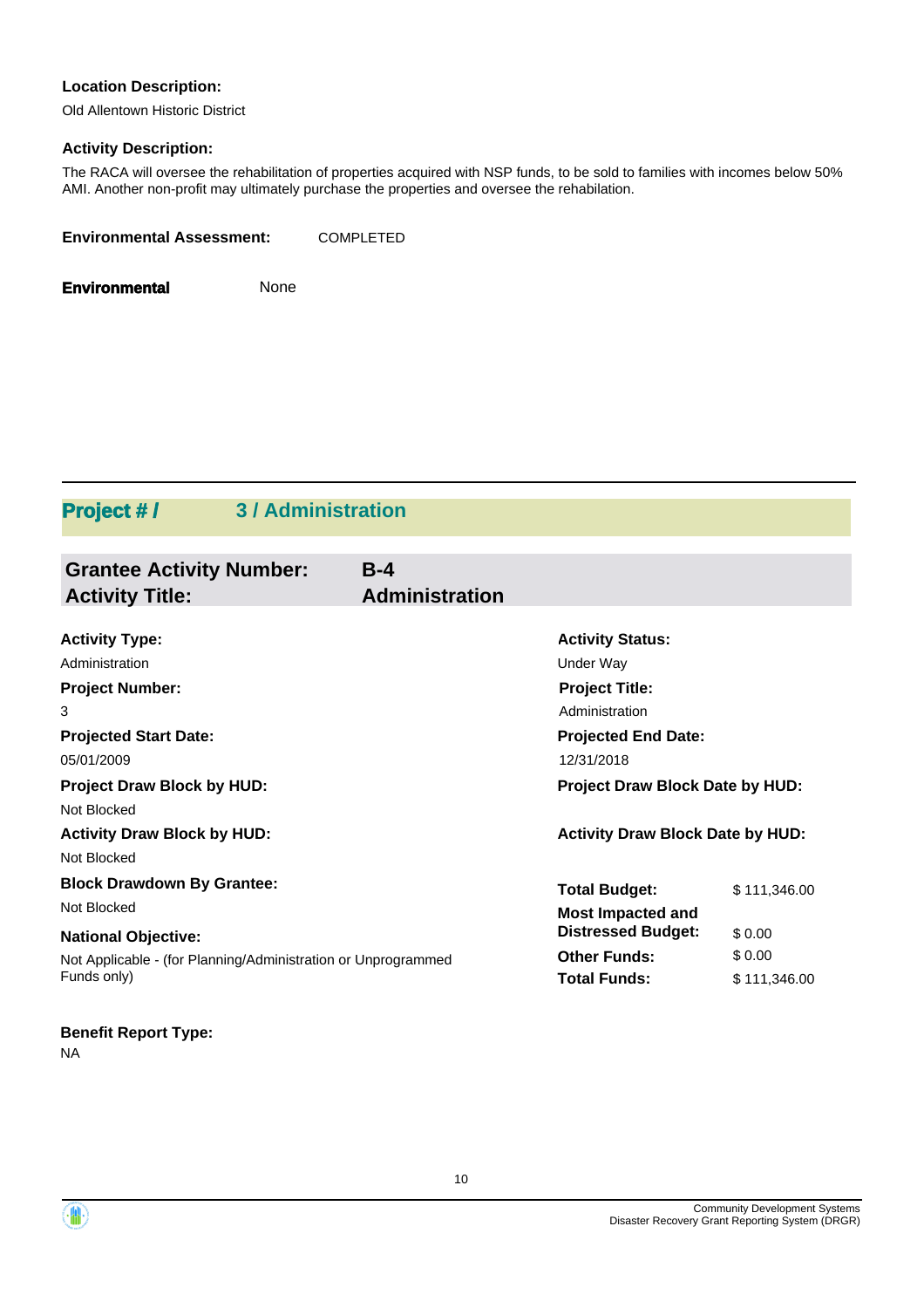#### **Activity is being carried out by**

No

#### **Organization carrying out Activity:**

City of Allentown1

#### **Proposed budgets for organizations carrying out Activity:**

## **Responsible Organization**

City of Allentown1

## **Funding Source Name Matching Funds Funding Amount**

### **Location Description:**

City of Allentown

### **Activity Description:**

City of Allentown's administration of the NSP grant funds

#### **Environmental Assessment:**

#### **Environmental** None

**Activity is being carried out through:**

| <b>Organization Type</b> | <b>Proposed Budget</b>   |
|--------------------------|--------------------------|
| Unknown                  | \$65,791.89              |
| Matalahan Panada         | From discount in a const |

**Neighborhood Stabilization Program No \$ 0.00** \$ 0.00



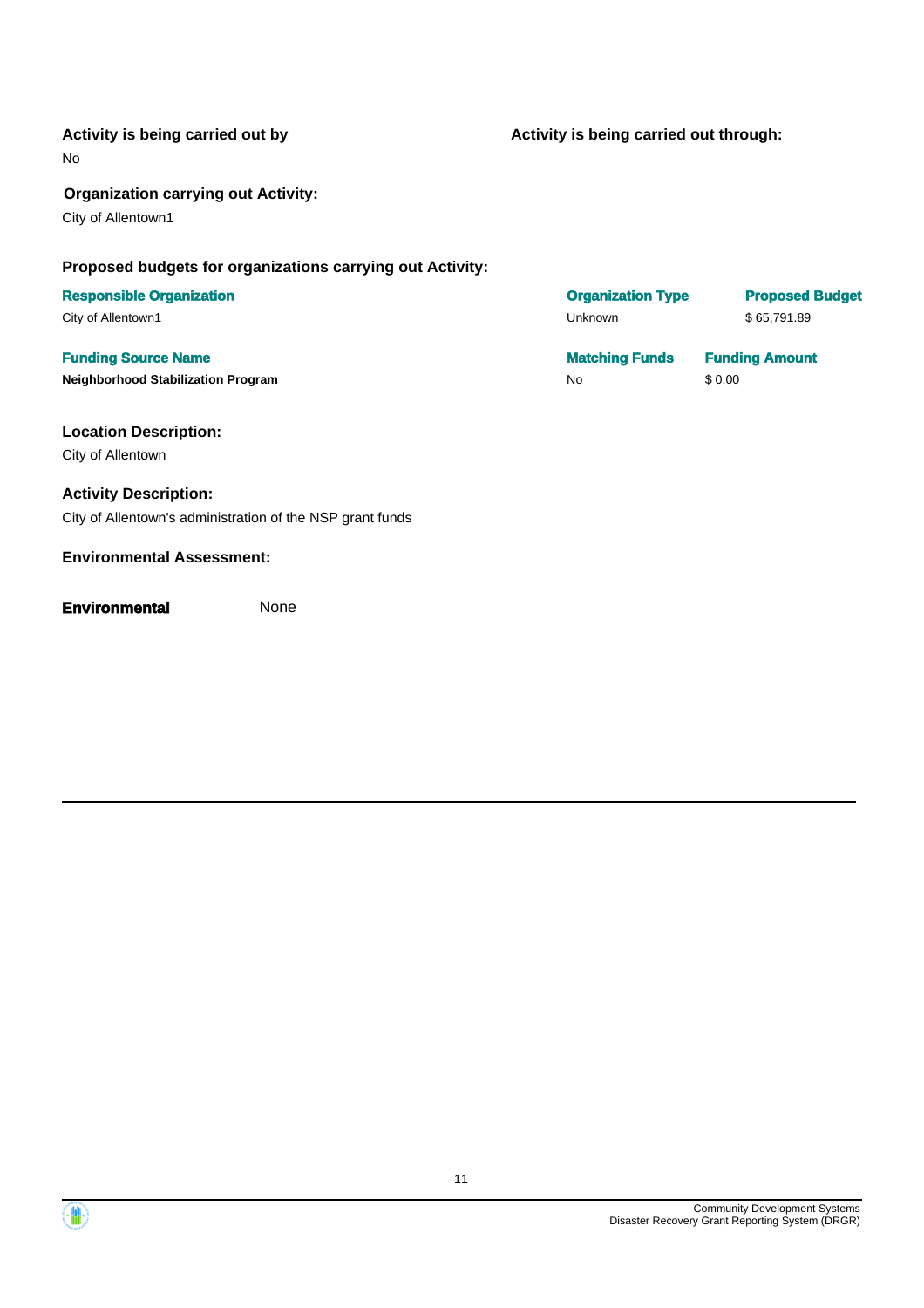**Grantee Activity Number: Activity Title: RACA Administration**

**B-5**

| <b>Activity Type:</b>                                         | <b>Activity Status:</b>                 |              |  |
|---------------------------------------------------------------|-----------------------------------------|--------------|--|
| Administration                                                | Under Way                               |              |  |
| <b>Project Number:</b>                                        | <b>Project Title:</b>                   |              |  |
| 3                                                             | Administration                          |              |  |
| <b>Projected Start Date:</b>                                  | <b>Projected End Date:</b>              |              |  |
| 05/01/2009                                                    | 12/31/2018                              |              |  |
| <b>Project Draw Block by HUD:</b>                             | <b>Project Draw Block Date by HUD:</b>  |              |  |
| Not Blocked                                                   |                                         |              |  |
| <b>Activity Draw Block by HUD:</b>                            | <b>Activity Draw Block Date by HUD:</b> |              |  |
| Not Blocked                                                   |                                         |              |  |
| <b>Block Drawdown By Grantee:</b>                             | <b>Total Budget:</b>                    | \$100,000.00 |  |
| Not Blocked                                                   | <b>Most Impacted and</b>                |              |  |
| <b>National Objective:</b>                                    | <b>Distressed Budget:</b>               | \$0.00       |  |
| Not Applicable - (for Planning/Administration or Unprogrammed | <b>Other Funds:</b>                     | \$0.00       |  |
| Funds only)                                                   | <b>Total Funds:</b>                     | \$100,000.00 |  |
|                                                               |                                         |              |  |

### **Benefit Report Type:**

NA

No **Activity is being carried out by** **Activity is being carried out through:**

#### **Organization carrying out Activity:** Redevelopment Authority of the City of Allentown

#### **Proposed budgets for organizations carrying out Activity:**

#### **Responsible Organization COVID-100 COVID-100 COVID-100 COVID-100 COVID-100 COVID-100 COVID-100 COVID-100 COVID-100 COVID-100 COVID-100 COVID-100 COVID-100 COVID-100 COVID-100 COVID-100 COVID-100 COVID-100 COVID-100 COVI**

Redevelopment Authority of the City of Allentown **Example 20 and Struck Unknown** \$ 91,442.54

#### **Funding Source Name Matching Funds Funding Amount**

**Neighborhood Stabilization Program** No **No**  $\mathsf{No}$ 

#### **Location Description:**

City of Allentown

### **Activity Description:**

RACA's administration of NSP program

| \$0.00 |
|--------|
|        |
|        |

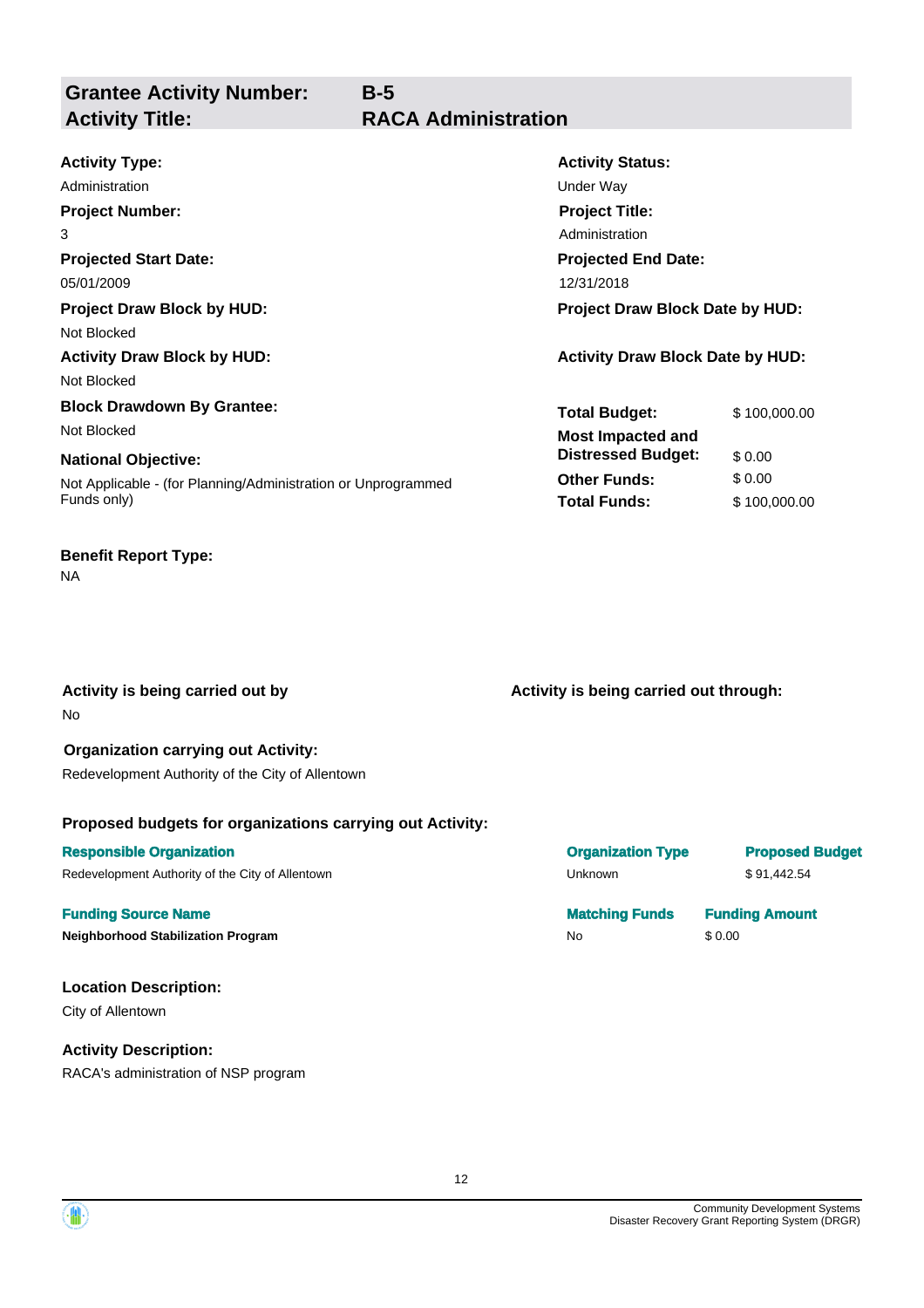#### **Environmental Assessment:**

**Environmental** None

## **Project # / 4 / Demolition**

| <b>Grantee Activity Number:</b><br><b>Activity Title:</b>    | 700-01-7406-0001<br><b>NSP Demolition</b> |                                         |              |
|--------------------------------------------------------------|-------------------------------------------|-----------------------------------------|--------------|
| <b>Activity Type:</b>                                        |                                           | <b>Activity Status:</b>                 |              |
| <b>Clearance and Demolition</b>                              |                                           | Under Way                               |              |
| <b>Project Number:</b>                                       |                                           | <b>Project Title:</b>                   |              |
| 4                                                            |                                           | Demolition                              |              |
| <b>Projected Start Date:</b>                                 |                                           | <b>Projected End Date:</b>              |              |
| 08/01/2010                                                   |                                           | 12/31/2018                              |              |
| <b>Project Draw Block by HUD:</b>                            |                                           | Project Draw Block Date by HUD:         |              |
| Not Blocked                                                  |                                           |                                         |              |
| <b>Activity Draw Block by HUD:</b>                           |                                           | <b>Activity Draw Block Date by HUD:</b> |              |
| Not Blocked                                                  |                                           |                                         |              |
| <b>Block Drawdown By Grantee:</b>                            |                                           | <b>Total Budget:</b>                    | \$139,159.00 |
| Not Blocked                                                  |                                           | <b>Most Impacted and</b>                |              |
| <b>National Objective:</b>                                   |                                           | <b>Distressed Budget:</b>               | \$0.00       |
| LMMI: Low, Moderate and Middle Income National Objective for |                                           | <b>Other Funds:</b>                     | \$0.00       |
| NSP Only                                                     |                                           | <b>Total Funds:</b>                     | \$139,159.00 |
| <b>Benefit Report Type:</b><br>Area Benefit (Census)         |                                           |                                         |              |

| <b>Proposed Beneficiaries</b>   | <b>Total</b> | Low          | <b>Mod</b> | Low/Mod% |
|---------------------------------|--------------|--------------|------------|----------|
| # of Persons                    |              |              |            | 0.0      |
|                                 |              |              |            |          |
| <b>Proposed Accomplishments</b> |              | <b>Total</b> |            |          |
| # of Singlefamily Units         |              |              |            |          |
| # of Multifamily Units          | 4            |              |            |          |
| # of Housing Units              | 4            |              |            |          |
|                                 |              |              |            |          |

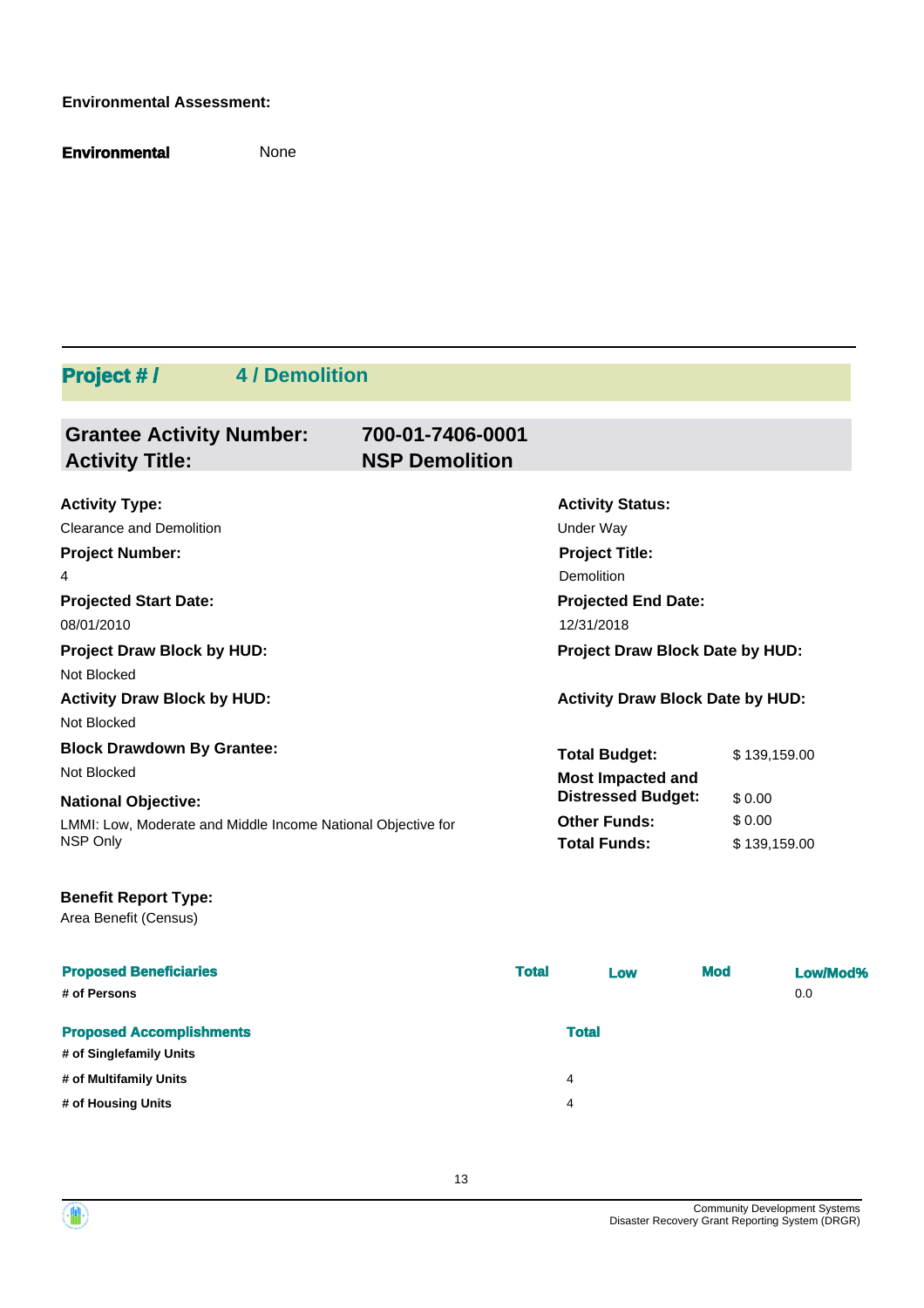$\overline{a}$ 

| <b>LMI%:</b>                                               |                                        | 77.5                   |
|------------------------------------------------------------|----------------------------------------|------------------------|
| Activity is being carried out by<br>No                     | Activity is being carried out through: |                        |
| <b>Organization carrying out Activity:</b>                 |                                        |                        |
| Redevelopment Authority of the City of Allentown           |                                        |                        |
| Proposed budgets for organizations carrying out Activity:  |                                        |                        |
| <b>Responsible Organization</b>                            | <b>Organization Type</b>               | <b>Proposed Budget</b> |
| Redevelopment Authority of the City of Allentown           | Unknown                                | \$139,159.00           |
| <b>Funding Source Name</b>                                 | <b>Matching Funds</b>                  | <b>Funding Amount</b>  |
| <b>Neighborhood Stabilization Program</b>                  | No                                     | \$0.00                 |
| <b>Location Description:</b>                               |                                        |                        |
| <b>Activity Description:</b>                               |                                        |                        |
| 10/5/18 - removed the inaccurate number of proposed person |                                        |                        |
| <b>Environmental Assessment:</b><br><b>COMPLETED</b>       |                                        |                        |
| None<br><b>Environmental</b>                               |                                        |                        |

### **Project # / B-6 / Activity E**

| <b>Grantee Activity Number:</b>                                | $B-6$             |                         |  |
|----------------------------------------------------------------|-------------------|-------------------------|--|
| <b>Activity Title:</b>                                         | <b>Activity E</b> |                         |  |
|                                                                |                   |                         |  |
| <b>Activity Type:</b>                                          |                   | <b>Activity Status:</b> |  |
| Acquisition, construction, reconstruction of public facilities |                   | Under Way               |  |
| <b>Project Number:</b>                                         |                   | <b>Project Title:</b>   |  |
| $B-6$                                                          |                   | <b>Activity E</b>       |  |
| _ _ _ _ _ _ _                                                  |                   | - - - - - - -           |  |

**Projected Start Date:**

# **Projected End Date:** 01/01/2012 12/31/2018 **Project Draw Block by HUD: Project Draw Block Date by HUD:**

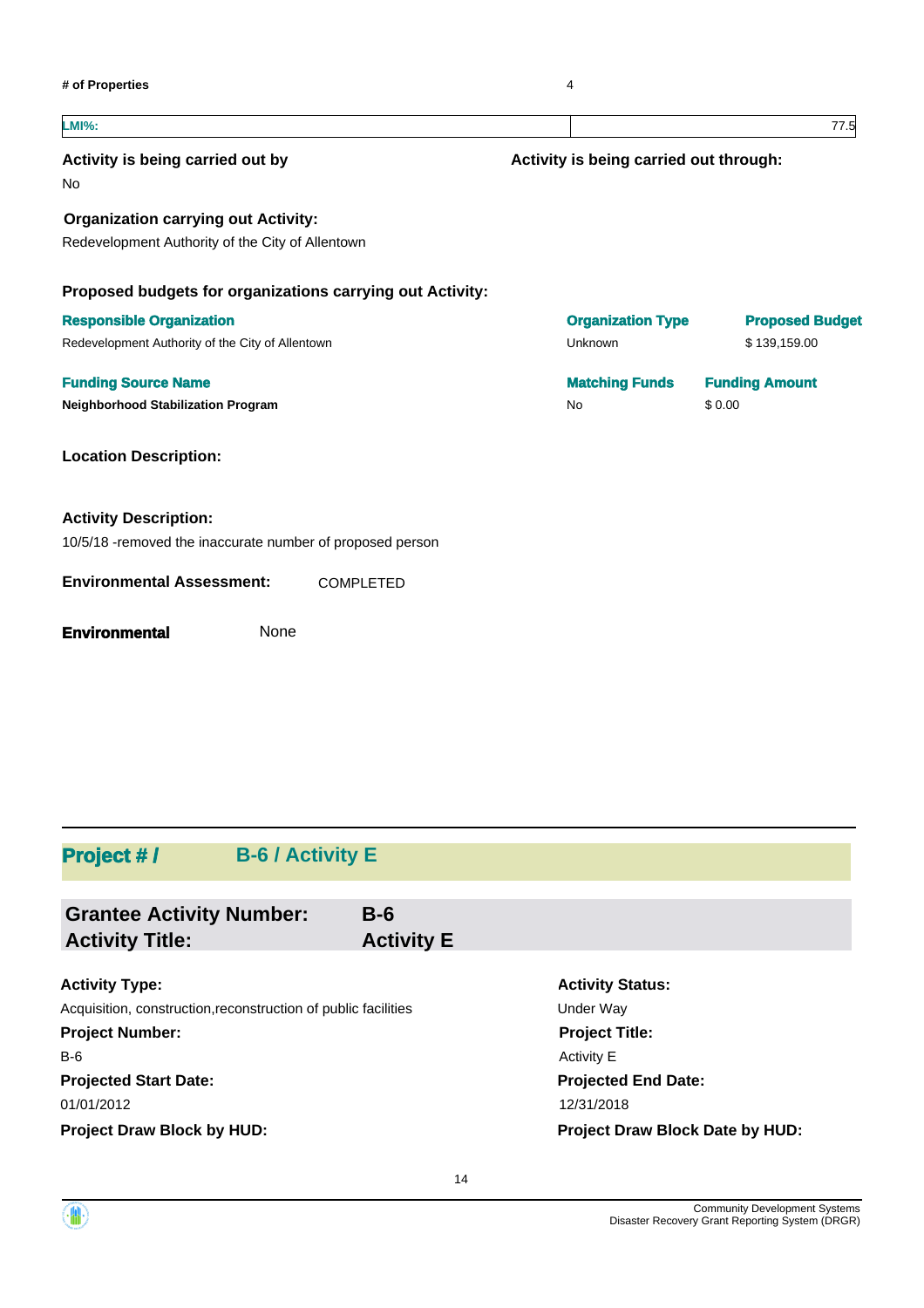| Not Blocked                                                  |                                         |                        |
|--------------------------------------------------------------|-----------------------------------------|------------------------|
| <b>Activity Draw Block by HUD:</b>                           | <b>Activity Draw Block Date by HUD:</b> |                        |
| Not Blocked                                                  |                                         |                        |
| <b>Block Drawdown By Grantee:</b>                            | <b>Total Budget:</b>                    | \$200,682.88           |
| Not Blocked                                                  | <b>Most Impacted and</b>                |                        |
| <b>National Objective:</b>                                   | <b>Distressed Budget:</b>               | \$0.00                 |
| LMMI: Low, Moderate and Middle Income National Objective for | <b>Other Funds:</b>                     | \$0.00                 |
| NSP Only                                                     | <b>Total Funds:</b>                     | \$200,682.88           |
| <b>Benefit Report Type:</b>                                  |                                         |                        |
| Area Benefit (Census)                                        |                                         |                        |
| <b>Proposed Accomplishments</b>                              | <b>Total</b>                            |                        |
| # of buildings (non-residential)                             | 1                                       |                        |
| # of Properties                                              | 1                                       |                        |
| <b>LMI%:</b>                                                 |                                         |                        |
| Activity is being carried out by                             | Activity is being carried out through:  |                        |
| No                                                           |                                         |                        |
| <b>Organization carrying out Activity:</b>                   |                                         |                        |
| City of Allentown2                                           |                                         |                        |
| Proposed budgets for organizations carrying out Activity:    |                                         |                        |
| <b>Responsible Organization</b>                              | <b>Organization Type</b>                | <b>Proposed Budget</b> |
| City of Allentown2                                           | <b>Local Government</b>                 | \$159,118.57           |
|                                                              |                                         |                        |

#### **Location Description:**

523-525 North Seventh Street, Allentown, PA

#### **Activity Description:**

Acquisition and rehabilitation of the commercial section of a mixed use building in the area targeted for revitalization. The first floor of the three floor building will be used as a commercial use and the upper two floors will be used for rental units.

**Environmental Assessment:** COMPLETED

**Environmental** None